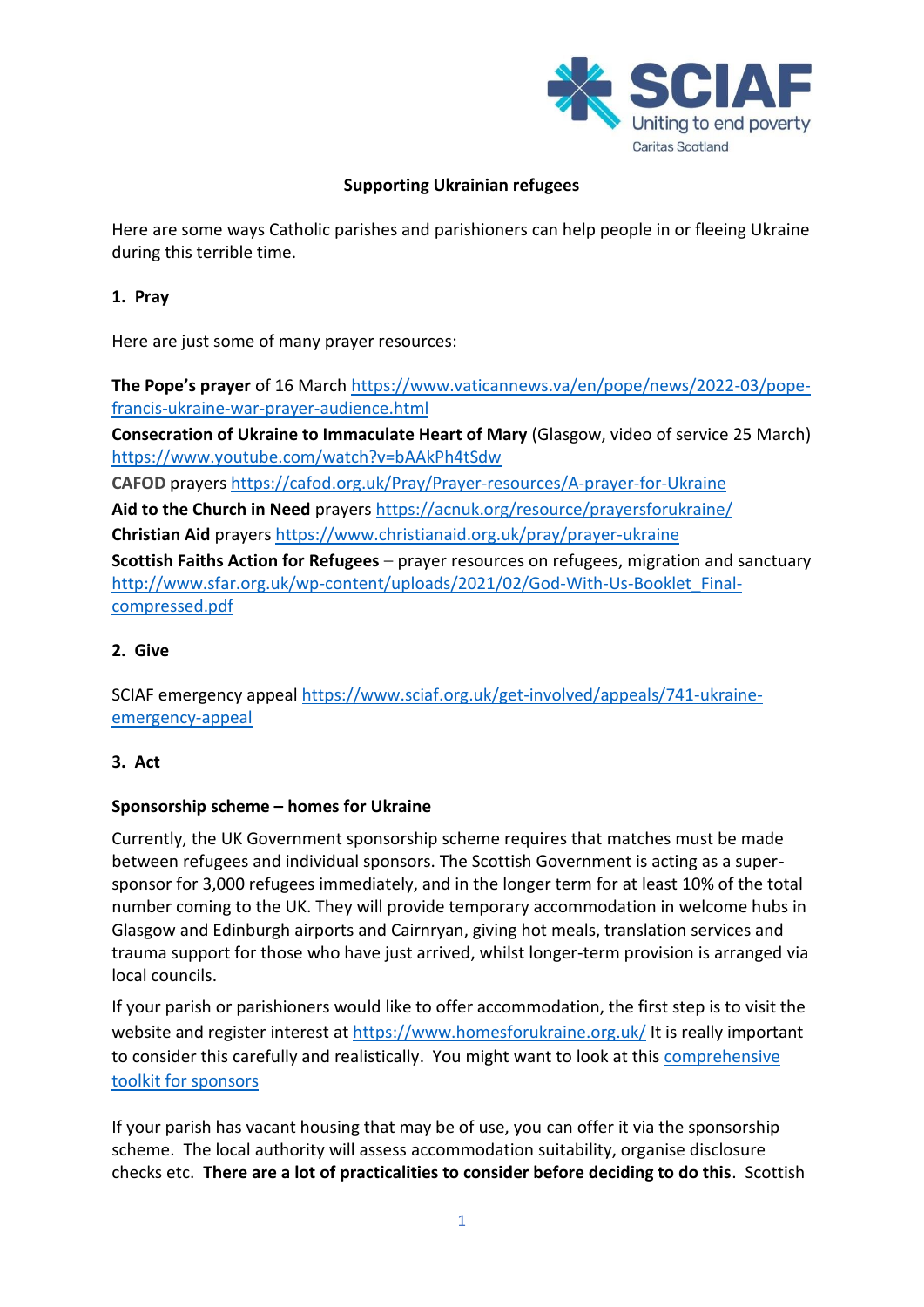

Faiths Action for Refugees has written a very useful briefing on things for faith communities to consider before offering to sponsor refugees [http://www.sfar.org.uk/wp](http://www.sfar.org.uk/wp-content/uploads/2022/04/Homes-for-Ukraine-briefing-on-sponsoring-for-faith-groups_final.pdf)[content/uploads/2022/04/Homes-for-Ukraine-briefing-on-sponsoring-for-faith](http://www.sfar.org.uk/wp-content/uploads/2022/04/Homes-for-Ukraine-briefing-on-sponsoring-for-faith-groups_final.pdf)[groups\\_final.pdf](http://www.sfar.org.uk/wp-content/uploads/2022/04/Homes-for-Ukraine-briefing-on-sponsoring-for-faith-groups_final.pdf)

Please also look at the useful Church of Scotland guidance for manses, which gives practical advice about key issues such as insurance, terms of occupancy, accommodation standards etc [https://www.churchofscotland.org.uk/resources/the-church-response-to-the-ukraine](https://www.churchofscotland.org.uk/resources/the-church-response-to-the-ukraine-crisis/homes-for-ukraine-use-of-manses-for-accommodation-of-refugees)[crisis/homes-for-ukraine-use-of-manses-for-accommodation-of-refugees](https://www.churchofscotland.org.uk/resources/the-church-response-to-the-ukraine-crisis/homes-for-ukraine-use-of-manses-for-accommodation-of-refugees)

To keep up to date with the sponsorship scheme, visit UK Government Homes for Ukraine scheme Homes for [Ukraine](https://www.gov.uk/guidance/homes-for-ukraine-scheme-frequently-asked-questions?utm_medium=email&utm_campaign=govuk-notifications-topic&utm_source=f8a446aa-c491-43a1-9fd6-561f9bbd23d5&utm_content=immediately) FAQ page

Scottish Government news updates <https://www.gov.scot/ukraine/>

The latest guidance on what local councils will do is at https://www.gov.scot/publications/super-sponsor-scheme-and-homes-for-ukraineguidance-for-local-authorities/

## **Training for PPs and volunteers**

Introductory training (online) on the role a church can play in welcoming Ukrainians is provided b[y Welcome Churches.](https://welcomechurches.org/churches/events/) Dates are available throughout April.

## **Community welcome and befriending**

The parish community can support people in so many ways beyond simply providing accommodation. Integration involves every area of life: setting up bank accounts, finding employment, finding your way around, children settling in school, learning a language, helping with homework, building friendships, recreation, etc. Can you reach out to people in your parish and offer practical or emotional support?

## **Work ecumenically and collectively**

Perhaps other churches or groups in your area are already planning to sponsor arriving refugees. Can you help them or members of their congregations by offering welcome, practical support or fundraising?

#### **Language and translation**

Arriving refugees may not have strong skills in English. Perhaps you have (or can build) good links with the existing local Ukrainian community, if there is one, to offer informal translation and to help refugees settle in.

## **Remember the needs of all refugees in our communities**

Most Scottish communities will have settled refugees or recent arrivals living in their midst, and their needs are important too. Scottish Faiths Action for Refugees have lots of suggestions about things we can do to help all refugees and asylum seekers